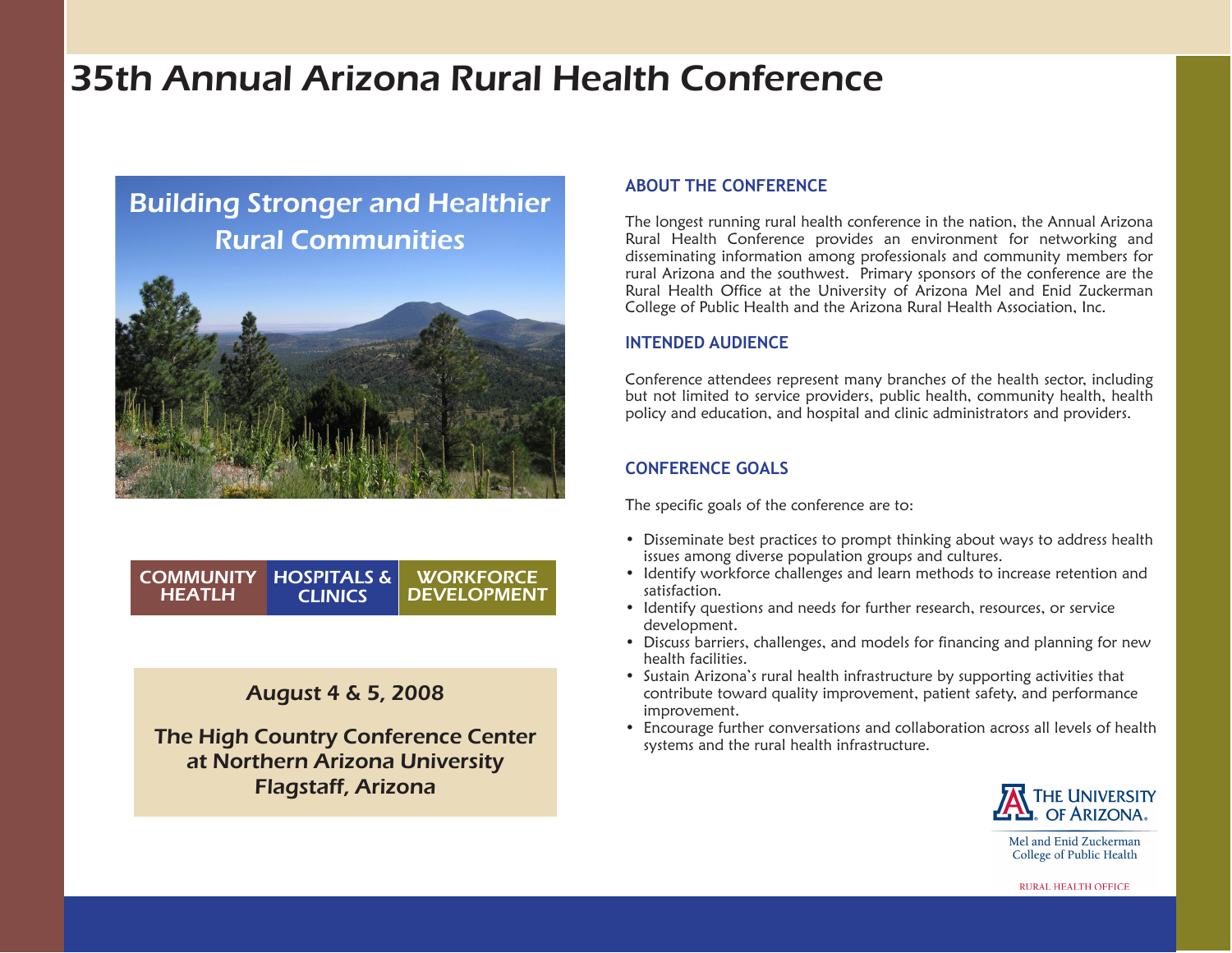#### The Arizona Health Facilities Authority is Honored to Support the Inaugural Bruce Gulledge Lecture Series at the 35th Annual Arizona Rural Health Conference

Bruce Gulledge was a lifelong Arizona resident and graduated from Arizona State University with a degree in Finance. He was an underwriter/financial advisor to municipalities and corporate issuers for more than 30 years. Beginning in 1982, Bruce focused his attention on healthcare financings with national and regional investment banking firms. Bruce represented the Capital Markets Group at Peacock Hislop for more than 15 years. As a senior investment banker, he assisted healthcare facilities in 16 states to acquire more than \$2.5 billion in capital financing. These included hospital turnarounds, rated and non-rated transactions, acute and long-term care facilities, and Department of Housing and Urban Development (HUD) guaranteed programs. Bruce served on both state and national healthcare task force committees and was a past member of the Federation of Financial Analysts. As part of the Healthcare Financial Study Group located in Washington, D.C., he served on the committee for "Capital Cost Under the Medicare Prospective Payment System." Bruce Gulledge's committee co-authored a report entitled "Alternatives for the Treatment of Capital Costs in Prospective Payment" in the mid-eighties.

He was appointed to the Board of the Arizona Health Facilities Authority in 1998 and served as its Chair from 2004-2006. During this time Bruce was instrumental in focusing the Authority's attention and resources on rural and fiscally challenged Arizona hospitals. As both an investment banker and board member, Bruce worked diligently to assist White Mountain Regional Medical Center, Southeast Arizona Medical Center, Casa Grande Regional Medical Center, Copper Queen Community Hospital, and Wickenburg Community Hospital access capital markets and provide services to vulnerable underserved populations.

Bruce passed away April 21, 2006 after a brief illness. He was a dedicated and beloved member of the Authority's Board of Directors. The Authority is honored to recognize and support our friend and colleague's dedication to rural healthcare financing.

#### Ann Roggenbuck, MPH, MBA, PhD CEO of North Country HealthCare

Bruce Gulledge Memorial Lecturer

Monday, August 4 from 1:00 - 2:15



Ann Roggenbuck, MPH, MBA, PhD, is the founding CEO of North Country HealthCare which operates nine service sites throughout northern Arizona. She is a seasoned organizational leader having gleaned significant applied experience through her thrity year tenure in the healthcare industry. She also has a rich academic background which includes Masters' degrees in both Public Health and Business Administration along with a PhD in Business. Her doctoral research and current professional interests revolve around the role of personal development in successful organizational leadership. She has a rich background in political advocacy and has served in many state and national leadership roles. She currently serves as one of two Region IX representatives on the Board of Directors of the National Association of Community Health Centers and is a Past-President of the Board of Directors for the Arizona Association of Community Health Centers, Inc.

Dr. Roggenbuck grew up in Milbank, a small town on the South Dakota/Minnesota border. In her spare time she likes to read, hike, travel, and create colorful stained glass panels.

Dr. Roggenbuck's presentation is titled "North Country Reaches New Heights in Healthcare through a Capital Building Project"

This is a photograph of the new North Country HealthCare facility on Fourth Street in Flagstaff. It has doubled their capacity to offer affordable healthcare to the entire community. Photo courtesy of North Country HealthCare.

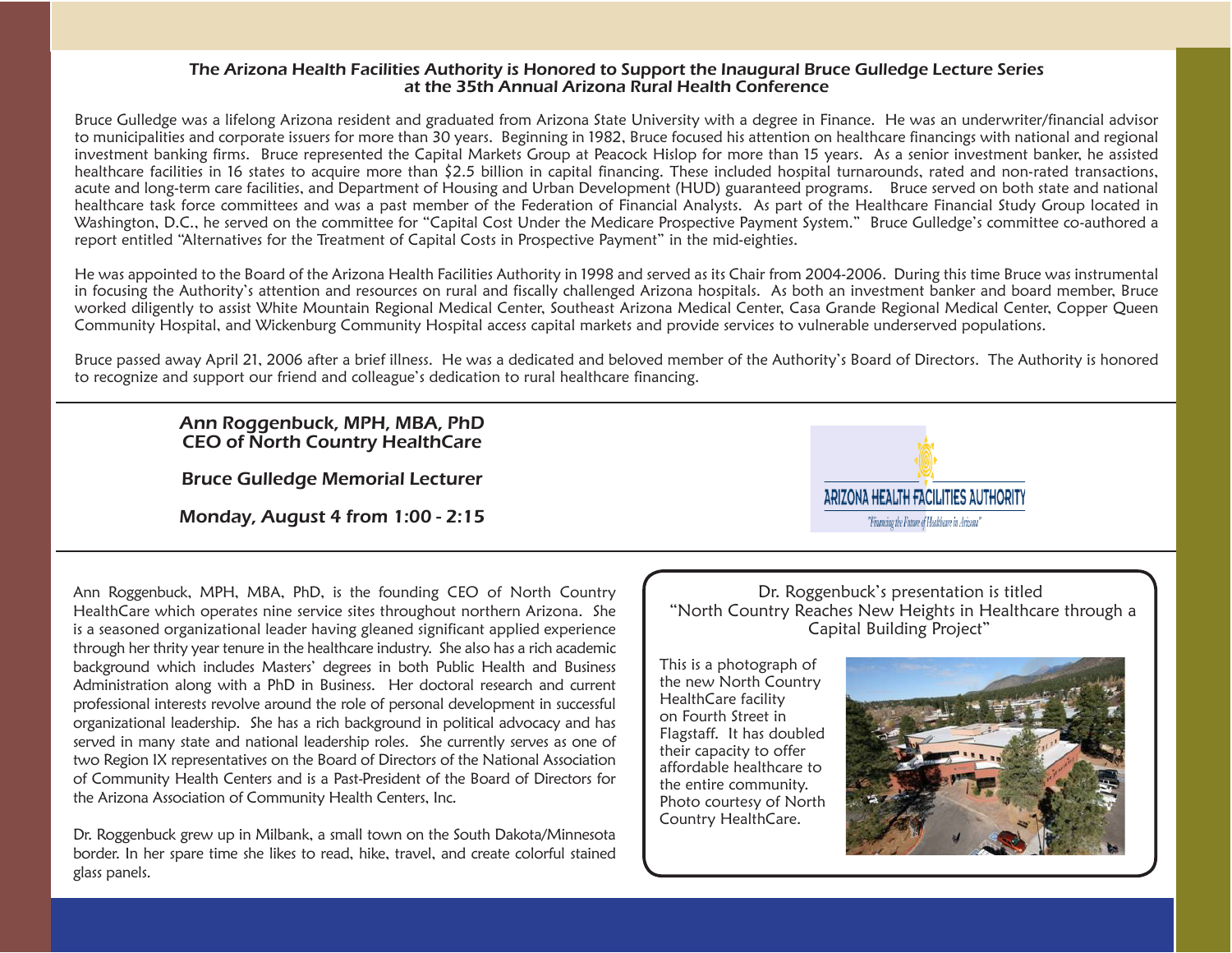

#### ANDREW W. NICHOLS RURAL AND BORDER HEALTH POLICY LECTURE

Andrew W. Nichols, MD, MPH, or Andy as we all knew him, was the ideal embodiment of the citizen legislator, combining his medical and public health knowledge with political savvy and persistence to improve health in the State of Arizona, nationally, and internationally at the U.S.-Mexico Border. The Andrew W. Nichols Initiative for Rural and Border Health in the Mel and Enid Zuckerman College of Public Health is designed to perpetuate Andy's work in rural health and border health policy.

> Donald L. Weaver, MD Assistant Surgeon General, United States Public Health Service Deputy Associate Administrator for Primary Health Care, Health Resources and Services Administration U.S. Department of Health and Human Services

Andrew W. Nichols Rural and Border Health Policy Lecturer Tuesday, August 5 from 9:15 - 10:15 AM



Donald L. Weaver, MD, was appointed deputy associate administrator for Primary Health Care in the Health Resources and Services Administration (HRSA) on February 22, 2005. As deputy associate administrator for Primary Health Care, Dr. Weaver helps manage a \$2 billion budget that supports the health care safety net for many underserved Americans. Most of these funds support more than 4,000 community health centers, migrant health centers, health care for the homeless centers, and public housing primary care centers. Located in communities nationwide, these

health centers and clinics provide comprehensive, culturally competent, quality primary health care services to more than 15 million people.

Dr. Weaver began his career in the U.S. Public Health Service in 1975 as a National Health Service Corps (NHSC) volunteer physician. After his service in Tooele, Utah, Dr. Weaver served in HRSA's Regional and Central offices in positions of increasing responsibility, and subsequently served as the NHSC Director for 15 years. He has been awarded the Distinguished Service Medal, Meritorious Service Medal, and the Surgeon Generals Exemplary Service Medal in recognition of his achievements.

Dr. Weaver is a 1973 graduate of Harvard Medical School and completed a two-year pediatric residency at Boston Children's Hospital Medical Center. He is a diplomate of the American Board of Family Medicine and a Rear Admiral and Assistant Surgeon General in the U.S. Public Health Service Commissioned Corps.

#### "Building Stronger and Healthier Rural Communities: Shared Challenges - Shared Solutions"

Communities across rural America, including those in Arizona, face various barriers to improving health ranging from poverty, access, remoteness, and the ability to maintain and expand a sufficient health care workforce. While these issues are significant, initiatives to increase access to high quality, culturally competent primary health care, provide comprehensive health care homes, and partner to build and strengthen rural America's workforce offer innovative solutions and opportunities to meet these challenges. Dr. Weaver will provide an overview of the Health Resources and Services Administration's (HRSA) Health Center Program and various HRSA workforce resources and discuss their role in building stronger and healthier rural communities. The presentation will also provide a forum for dialogue with the audience to share their ideas and solutions.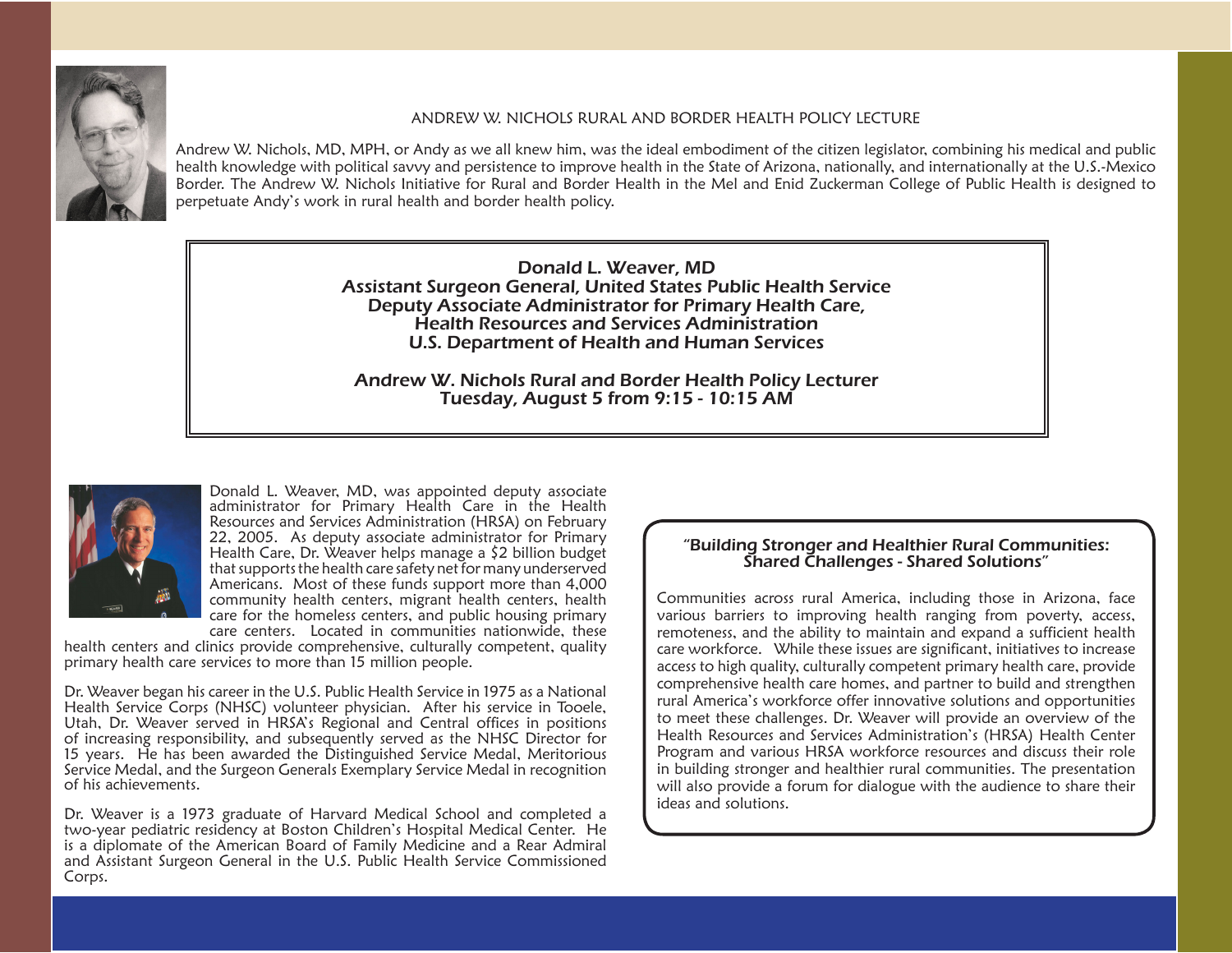## PROGRAM-AT-A-GLANCE

| <b>MONDAY, AUGUST 4</b>        | Theme Z:<br>Theme 3:<br>۰                                                                                          |
|--------------------------------|--------------------------------------------------------------------------------------------------------------------|
| $8:00 - 4:00$                  | Conference Registration AND Exhibitor Check-In                                                                     |
| $10:15 - 10:30$                | Welcome & Opening Conference Blessing                                                                              |
| $10:30 - 11:30$                | <b>COMMUNITY HEALTH GENERAL SESSION</b>                                                                            |
|                                | Rural Chronic Disease Management and Quality                                                                       |
| $11:30 - 11:45$                | Break                                                                                                              |
| $11:45 - 12:45$                | Lunch: AzRHA Membership Meeting & Overview                                                                         |
| $1:00 - 2:15$                  | <b>BRUCE GULLEDGE MEMORIAL LECTURE</b>                                                                             |
|                                | "North Country Reaches New Heights In HealthCare Through A                                                         |
|                                | Capital Building Project"                                                                                          |
| $2:15 - 2:45$                  | Break/Visit with Exhibitors                                                                                        |
| $2:45 - 3:45$                  | <b>CONCURRENT SESSIONS</b>                                                                                         |
|                                | Theme 1 Integration of Behavioral Health and Primary Care                                                          |
|                                | Theme 2 Medicaid Transformation through Technology:                                                                |
|                                | AHCCCS Health Information Exchange and Electronic Health Record                                                    |
|                                | (HleHR) Utility                                                                                                    |
|                                | Theme 3 A Knack (NACHC) for Partnership                                                                            |
| $4:00 - 5:00$                  | GENERAL SESSION: Overview of the Indian Health Care                                                                |
|                                | Improvement Act                                                                                                    |
| $5:30 - 6:45$                  | Reception: Meet the Vendors/Raffle Drawings/ Networking                                                            |
|                                | Opportunities / Meet the AzRHA Board Members & Candidates                                                          |
|                                |                                                                                                                    |
| TUESDAY, AUGUST 5<br>$7:30$ am | Continental Breakfast/Visit with Exhibitors/Raffle Drawings                                                        |
| $8:00 - 9:10$                  | WORKFORCE DEVELOPMENT GENERAL SESSION                                                                              |
|                                |                                                                                                                    |
| $9:15 - 10:15$                 | "Training and Recruiting Doctors to Work in Rural Communities"<br>ANDREW W. NICHOLS RURAL AND BORDER HEALTH POLICY |
|                                | <b>LECTURE</b>                                                                                                     |
|                                | "Building Stronger and Healthier Rural Communities:                                                                |
|                                | Shared Challenges - Shared Solutions"                                                                              |
| 10:15                          | Break/Visit with Exhibitors/Raffle drawings                                                                        |
| 10:45                          | <b>CONCURRENT SESSIONS</b>                                                                                         |
|                                | Theme 1 Nutrition and Fitness Programs Addressing Childhood                                                        |
|                                | Obesity                                                                                                            |
|                                | Theme 2 Factors Affecting Rural Hospital Facility Replacement and                                                  |
|                                | Development: A University of Arizona, Comprehensive                                                                |
|                                | Rural Hospital Facilities Study                                                                                    |
|                                | Theme 3 What the heck is an AHEC?                                                                                  |
| $11:45 - 12:45$                | Luncheon: Annual Rural Health Service Awards / Announce                                                            |
|                                | new AzRHA Board Members & Introduction of Current Members                                                          |
| $1:00 - 2:00$                  | CONCURRENT SESSIONS                                                                                                |
|                                | Theme 1 What you need to know about Methamphetamines                                                               |
|                                | Theme 2 Rural Health Challenges in Implementing Electronic Health                                                  |
|                                | Records                                                                                                            |
|                                | Theme 3 Addressing Allied Health Shortages in Rural Arizona                                                        |
| $2:15 - 3:15$                  | <b>HOSPITALS &amp; CLINICS GENERAL SESSION</b>                                                                     |
|                                | Environmental Challenges of Critical Access Hospitals                                                              |
| $3:15 - 3:30$                  | Wrap up, Closing Remarks, Adjourn                                                                                  |

|  |  |  | • Theme 1: Community Health |  |  |
|--|--|--|-----------------------------|--|--|
|--|--|--|-----------------------------|--|--|

• Theme 2: Hospitals & Clinics

Workforce Development

## GENERAL SESSION DESCRIPTIONS

#### OVERVIEW OF THE INDIAN HEALTH CARE IMPROVEMENT ACT

John L. Johns, Federal Regulations and Policy Analyst, National Indian Health Board

This presentation will first provide an overview of S. 1200, the Indian Health Care Improvement Act, passed by the Senate in February. The presentation will focus on the new and expanded authorities for the Indian Health Service (IHS), tribal and urban programs to deliver health care services, as well as some of the amendments that were added to the bill. In addition, the presentation will provide a status of the House bill, HR 1328, how it compares to the Senate bill and a review of NIHB activities to achieve the enactment of reauthorization in this Congress.

#### RURAL CHRONIC DISEASE MANAGEMENT AND QUALITY

- John Molina, MD, JD, Medical Director, AHCCCS
- Darly Vicenti, MD, Hopi Health Care Center

Goal: The goal of the session is to learn from existing programs or projects intended to develop healthier rural populations, incur program savings, and improve quality of care for services delivered.

Objectives:

1. Learn intervention techniques for patients/clients and providers in developing disease management programs. 2. Learn care management protocols to increase clinic efficiency and improve continuity of care. 3. Expand dialogue, partnerships and collaboration in development of care management programs.

#### ENVIRONMENTAL CHALLENGES OF CRITICAL ACCESS HOSPITALS (CAHs)

John Supplitt, Senior Director, American Hospital Association, Constituency **Sections** 

This session will review challenges confronting CAHs and how they may be met. It will include an appraisal of CAH location, public reporting on quality and community benefit, and financial performance with a focus on the context of current advocacy and policy priorities.

#### TRAINING AND RECUIRTING DOCTORS TO WORK IN RURAL **COMMUNITIES**

- Amanda Aguirre, CEO/President, Regional Center for Border Health
- Teresa Bertsch, MD, Medical Director, Northern Arizona Regional Behavioral Health Authority, (NARBHA)
- Gina Flores, Director, Division for Family and Community Health, The Governor's Office for Children Youth and Families
- Edward G. Paul, MD, Residency Program Director, Associate Clinical Professor Department of Family & Community Medicine, University of Arizona College of Medicine

 This panel promises a lively discussion about efforts to recruit and train doctors to work in rural Arizona communities. The barriers faced and successes achieved will be addressed from the perspectives of our medical schools, area health education centers, community health centers, hospitals, and behavioral health authorities. We will also hear from the Governor's Office about the recent executive order on workforce development.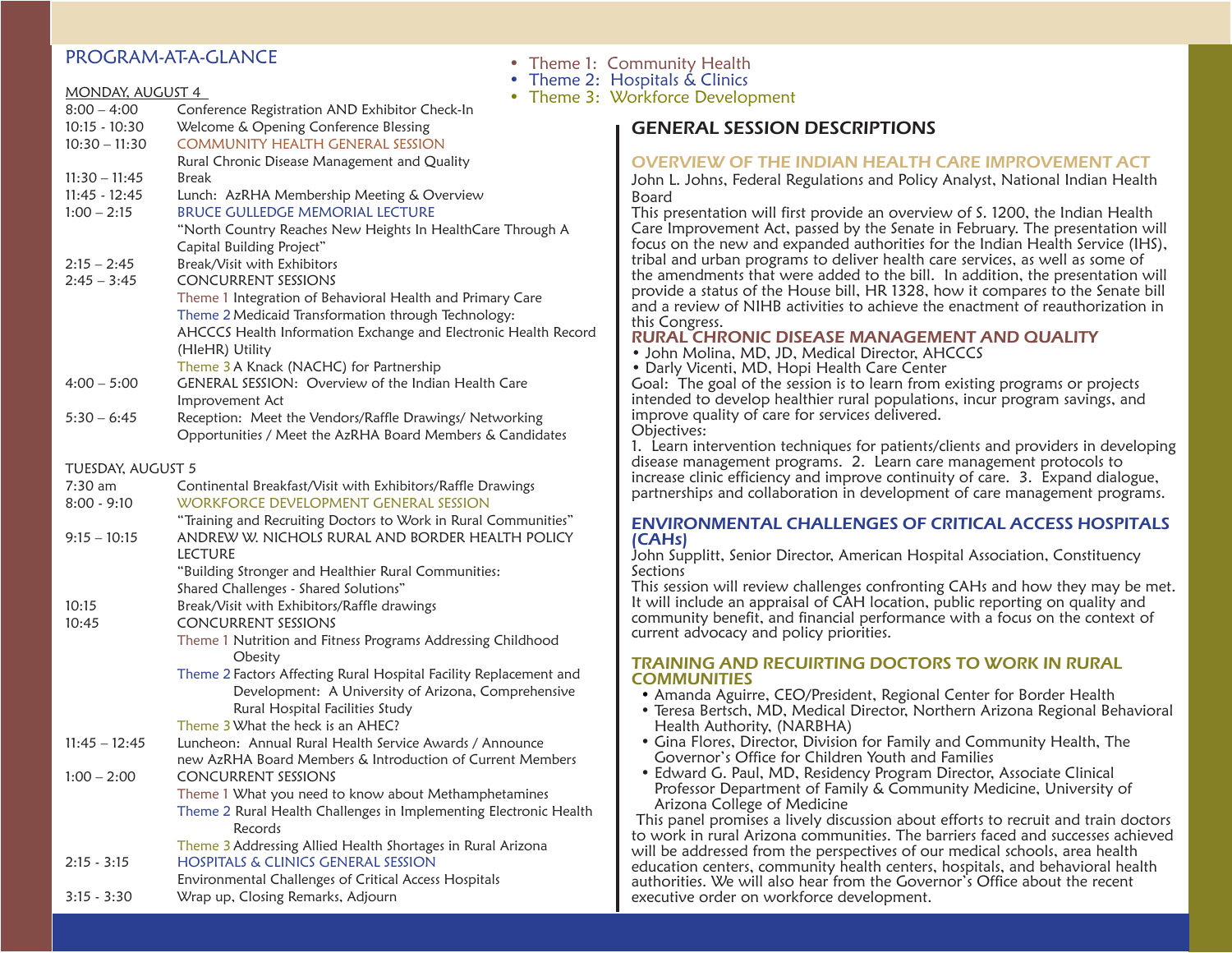## ARIZONA RURAL HEALTH ASSOCIATION

#### BOARD OF DIRECTORS NOMINATIONS

The AzRHA is accepting nominations from people interested in serving a 3-year term beginning August 5, 2008. The Board is responsible for conducting the business of the Association and for leading legislative action on the resolutions passed by conference participants at the Rural Health Conference. Nominations are due by July 18, 2008. Voting will take place at the conference and winners will be announced Tuesday, August 5. The board will meet immediately after the close of the conference.

The current board composition of the Rural Health Association is 18 members representing hospitals, community health centers, Indian health care, behavioral health, oral health, health professions education, public health, health care administration, and public policy.

#### ARIZONA RURAL HEALTH SERVICE AWARDS

These awards honors outstanding rural health programs, professionals, volunteers and legislative achievements. The 2008 honorees will be recognized at the Arizona Rural Health Conference Awards Luncheon on Tuesday, August 5. Nominations should be submitted by July 18, 2008.

To access the awards descriptions and criteria and the board nomination form go to the Association website at http://www.azrha.org or the conference website at http://www.rho.arizona.edu/Events2008rhc/default.aspx.

#### CONTACT INFORMATION

For questions regarding board nominations or service awards contact Suzanne Barker by email at suzanne.barker@bannerhealth.com or by fax at 602/239-2477.

#### RESOLUTIONS

Each year at the Arizona Rural Health Conference, the membership of the AzRHA votes to approve resolutions regarding current rural health issues. Approved resolutions can be used to help educate legislators and policy makers about rural health issues. For a listing of the 2007 resolutions go to: ww.azrha. org website.

We would like to receive drafts of resolutions well in advance so that they can be considered at this year's Arizona Rural Health Conference in Flagstaff on August 4-5.

If you are an advocate for a rural health issue and would like to propose a resolution to be approved by the AzRHA members, please contact Mary Riordan at mriordan@ahsl.arizona.edu or by fax to 520-626-2922. Draft resolutions should be submitted by July 18 to allow time for them to be included in the packets for the Arizona Rural Health Conference.



## LOCATION AND ACCOMMODATIONS

This years conference will be held at The High Country Conference Center at Northern Arizona University, 201 W. Butler Avenue, Flagstaff, Arizona.

> For more information visit their website at http://www.highcountryconferencecenter.com

The Drury Inn & Suites is located across the street from the conference center at 300 South Milton Road in Flagstaff, Arizona. To get the group rate, call no later than July 18 and identify yourself with the Arizona Rural Health Conference.

The room rates are as follows:

- 1 King Bed Deluxe Non-smoking: \$109 + tax
- 1 Queen Bed Deluxe Non-Smoking: \$109 + tax

To make your room reservation call 800-325-0720 or go to: https://reservations.druryhotels.com/GroupReservationConfirmation. aspx?GroupNo=2035786

Telephone: 928/773-4900

## EXHIBIT AND SPONSORSHIP OPPORTUNITIES

To participate as an exhibitor or sponsor contact Rebecca Ruiz @ 520/626-2243 or email: raruiz@email.arizona.edu.

The sponsorship brochure and exhibit information is posted on the conference website at http://www.rho.arizona.edu/Events/2008rhc/Sponsors.aspx

Exhibits and displays will be available for viewing throughout the conference. Raffle drawings will be held during scheduled exhibit breaks.

## WORKSHOP SESSION DESCRIPTIONS

For a description of the workshop sessions go to the conference website at http://www.rho.arizona.edu/Events/2008rhc/default.aspx and follow the links.